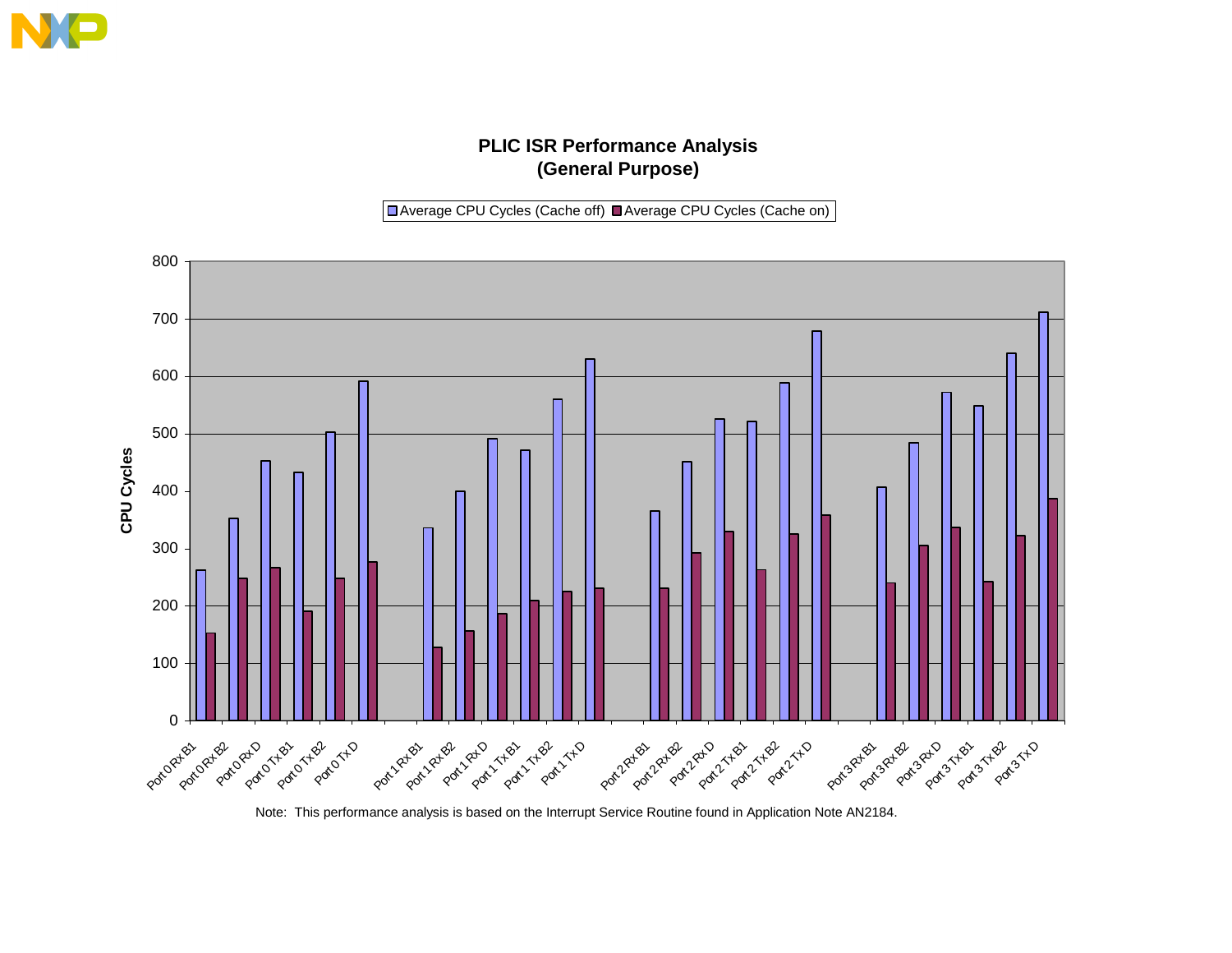

| Average          | Average                                                                                         |                                                                                      | Comments                               |
|------------------|-------------------------------------------------------------------------------------------------|--------------------------------------------------------------------------------------|----------------------------------------|
|                  |                                                                                                 |                                                                                      | These measurments were                 |
|                  |                                                                                                 |                                                                                      | taken on the M5272C3                   |
|                  |                                                                                                 |                                                                                      | running the General Purpose            |
|                  |                                                                                                 |                                                                                      | PLIC ISR code packaged in              |
|                  |                                                                                                 |                                                                                      | the MCF5272 Initialization             |
|                  |                                                                                                 |                                                                                      |                                        |
|                  |                                                                                                 |                                                                                      | Template.<br>The 'CPU Cycles' fields   |
|                  |                                                                                                 |                                                                                      |                                        |
|                  |                                                                                                 |                                                                                      | measure the execution of               |
|                  |                                                                                                 |                                                                                      | the Interrupt Service Routine          |
|                  |                                                                                                 |                                                                                      | I_PLI_Periodic() running in            |
|                  |                                                                                                 |                                                                                      | SDRAM found in Application             |
|                  |                                                                                                 |                                                                                      | Note, AN2184. These                    |
|                  |                                                                                                 |                                                                                      | routines can be found in the           |
|                  |                                                                                                 |                                                                                      | file PerIntVectors.s.                  |
| 365              | 231                                                                                             |                                                                                      |                                        |
| 451              | 292                                                                                             |                                                                                      |                                        |
| 526              | 330                                                                                             |                                                                                      |                                        |
| 521              | 263                                                                                             |                                                                                      |                                        |
| 589              | 325                                                                                             |                                                                                      |                                        |
| 679              | 358                                                                                             |                                                                                      |                                        |
|                  |                                                                                                 |                                                                                      |                                        |
| 407              | 240                                                                                             |                                                                                      |                                        |
| 484              |                                                                                                 |                                                                                      |                                        |
| 572              | 337                                                                                             |                                                                                      |                                        |
| 548              | 242                                                                                             |                                                                                      |                                        |
| 640              | 322                                                                                             |                                                                                      |                                        |
| $\overline{712}$ | 387                                                                                             |                                                                                      |                                        |
|                  | (Cache off)<br>262<br>352<br>453<br>433<br>502<br>591<br>336<br>400<br>491<br>471<br>560<br>630 | CPU Cycles CPU Cycles<br>(Cache on)<br>191<br>277<br>128<br>156<br>209<br>225<br>231 | 153<br>248<br>266<br>248<br>186<br>305 |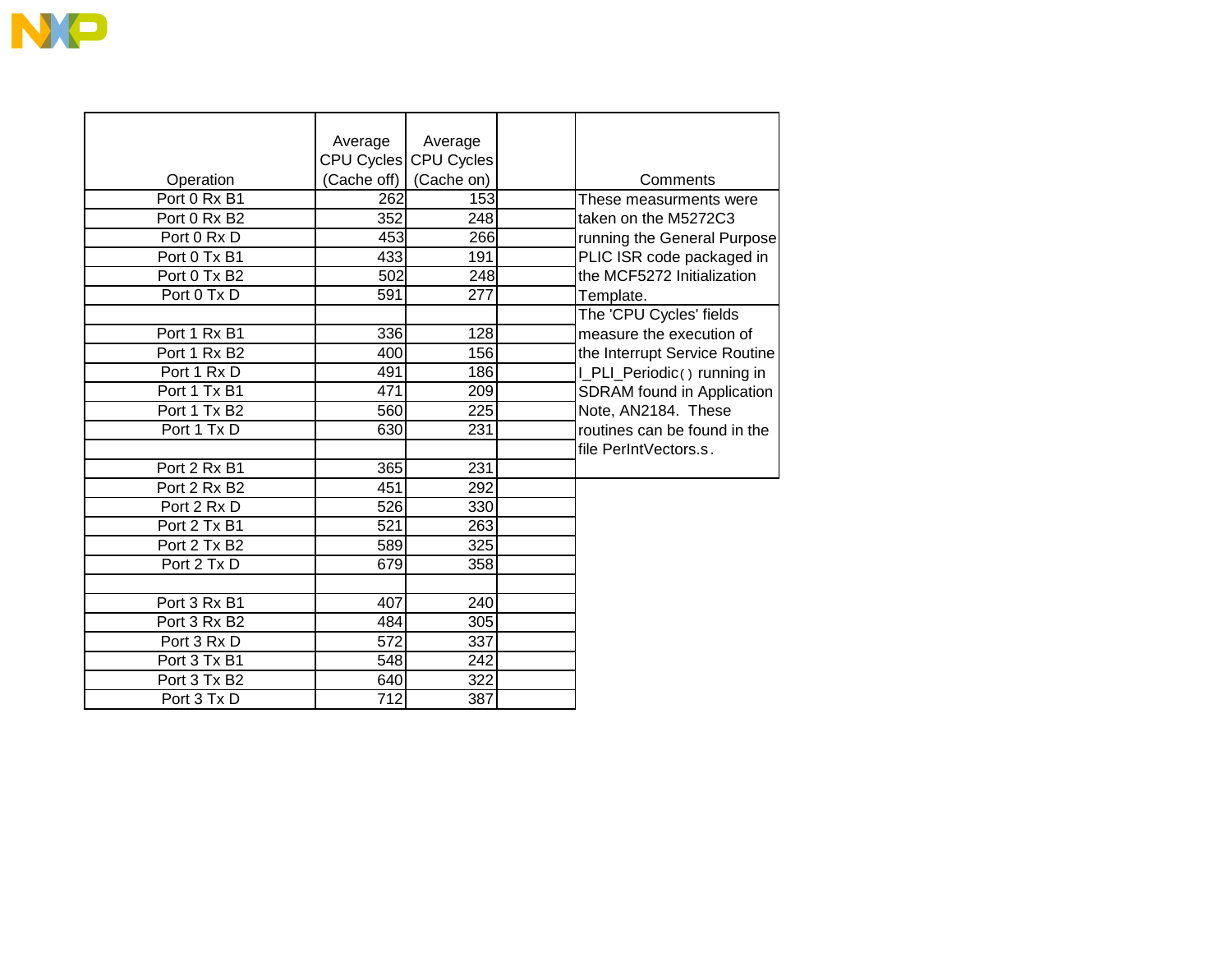## **PLIC ISR Performance Analysis (High Performance)**